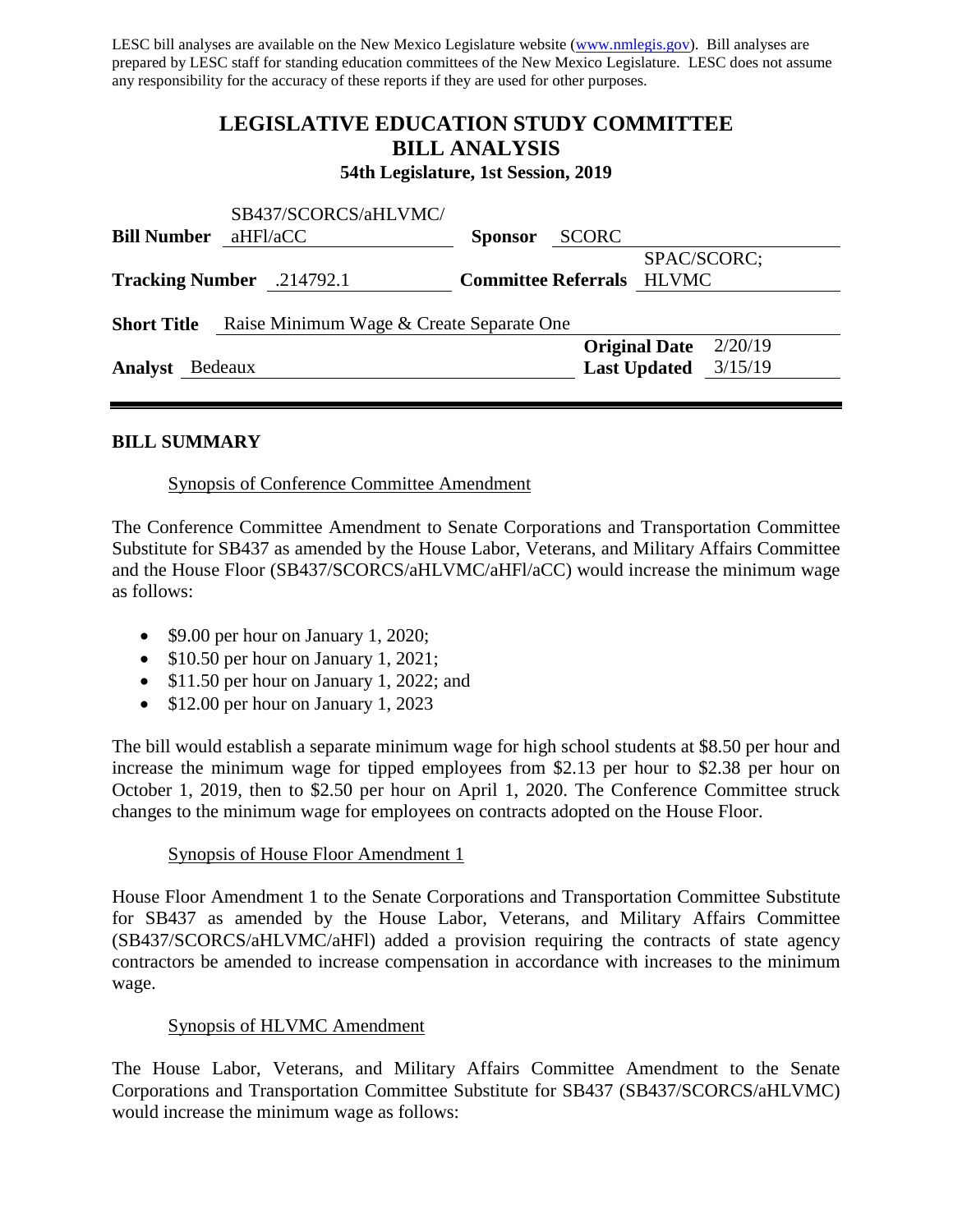## **SB437/SCORCS/aHLVMC/aHFl/aCC – Page 2**

- \$10.00 per hour on January 1, 2020;
- \$11.00 per hour on January 1, 2021;
- \$12.00 per hour on January 1, 2022; and
- Provide for an annual cost-of-living adjustment of the lesser of 3 percent or the percent increase in the consumer price index for urban consumers, rounded to the nearest 5 cents.

As amended, the bill maintains a separate minimum wage of \$8.50 per hour for high school students, and modifies the minimum wage for tipped employees to be equal to 30 percent of the statewide minimum wage.

# Synopsis of Original Bill

The Senate Corporations and Transportation Committee Substitute for SB437 (SB437/SCORCS) would increase the minimum wage as follows:

- \$9.25 per hour on October 1, 2019;
- \$10.00 per hour on April 1, 2020;
- \$10.50 per hour on January 1, 2021; and
- \$11.00 per hour on January 1, 2022.

The bill would establish a separate minimum wage for high school students at \$8.50 per hour and increase the minimum wage for tipped employees from \$2.13 per hour to \$2.38 per hour on October 1, 2019 then to \$2.50 per hour on April 1, 2020.

# **FISCAL IMPACT**

SB437/SCORCS/aHLVMC/aHFl/aCC does not contain an appropriation. If enacted without an appropriation to cover salary increases, SB437/SCORCS/aHLVMC/aHFl/aCC would require school districts and charter schools to fund salary increases using existing operational funding. The House Appropriations and Finance Committee Substitute for HB2 as amended by the Senate Finance Committee (HB2/HAFCS/aSFC) includes \$169.6 thousand to increase the minimum wage for school personnel to \$10 per hour, but based on LESC analysis, this will not fully cover the cost of the bill.

|                                                                 | <b>FY20</b>   | <b>FY21</b>  | <b>FY22</b>   | <b>FY23</b>  | Recurring or                                                |
|-----------------------------------------------------------------|---------------|--------------|---------------|--------------|-------------------------------------------------------------|
| Minimum Wage (increasing on January 1 each year)                | \$7.50/\$9.00 |              |               |              | \$9.00/\$10.50 \$10.50/\$11.50 \$11.50/\$12.00 Nonrecurring |
| New Cost to School Districts and Charter Schools (in thousands) | ( \$546.52)   | (\$2,123.68) | (\$3,166.29)  | (\$3,832.15) |                                                             |
| Cumulative Cost to Public Schools compared with FY19            | ( \$546.52)   | (S2.670.20)  | ( \$5.836.49) | (\$9.668.65) | Recurring                                                   |

## Fiscal Impact of SB437/SCORCS/aHLVMC/aHFl/aCC, FY20 to FY23 and Subsequent Fiscal Years

Source: LESC Analysis of PED Data

Based on wage data for 48,173 public school employees obtained from the Public Education Department (PED), LESC staff estimates raising the minimum wage to \$9 per hour in January 2020 and providing benefits at 30 percent would cost \$547 thousand in FY20, recurring annually. In FY21, maintaining the \$9 per hour minimum wage and increasing the minimum wage to \$10.50 per hour in January 2021 increases the recurring cost to school districts and charter schools by an additional \$2.1 million per year. In FY22, increasing the minimum wage to \$11.50 per hour increases the impact by an additional \$3.2 million. Increasing the minimum wage to \$12.00 per hour in FY23 would increase the fiscal impact by \$3.8 million, resulting in a cumulative increase of \$9.7 million from FY19.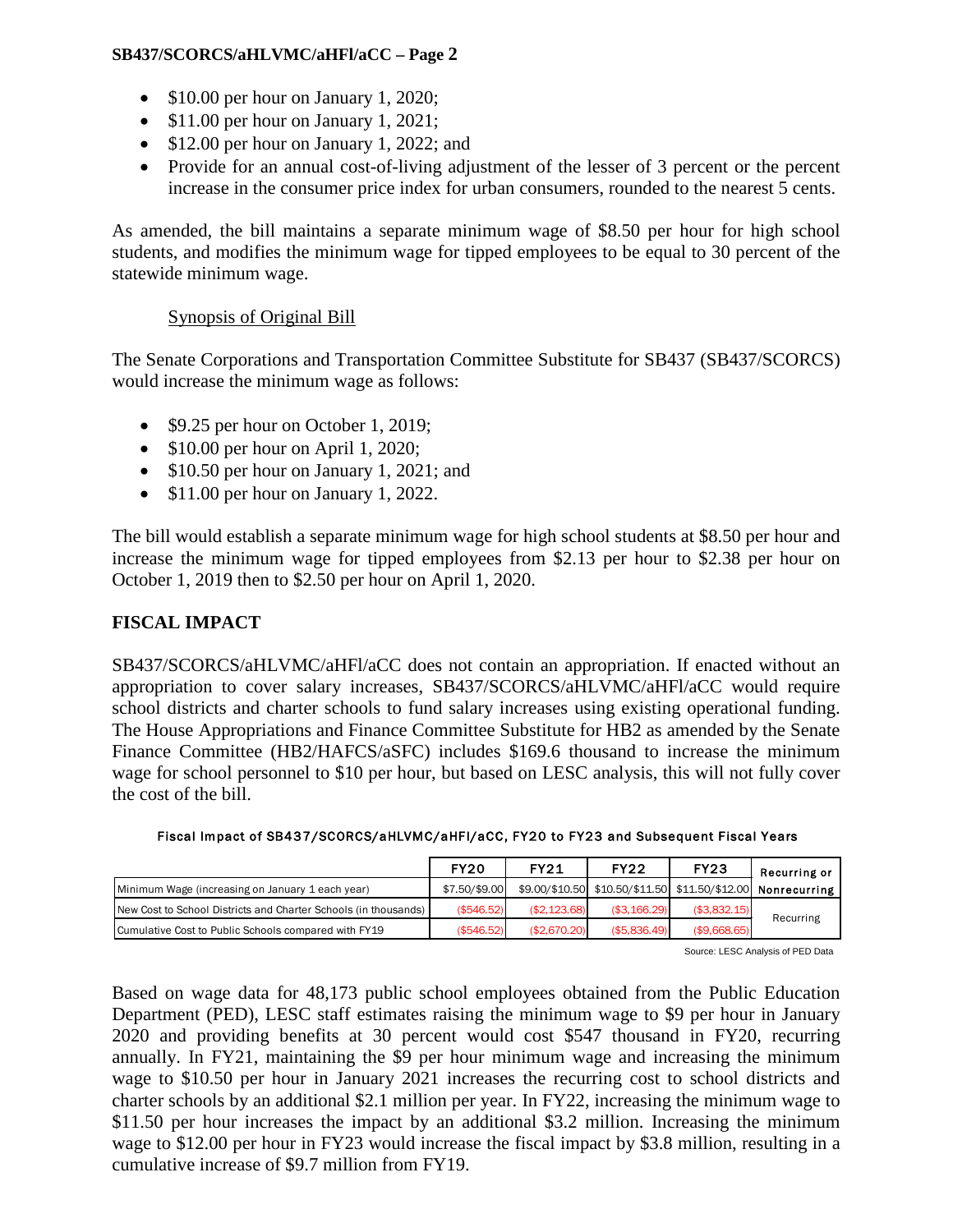#### **SB437/SCORCS/aHLVMC/aHFl/aCC – Page 3**

Much of the new minimum wage would be realized by noncertified employees, including bus drivers and cafeteria workers, followed by certified educational assistants. While it is likely school districts and charter schools employ some high school students, especially over summer break, it is unknown how many students are employed. The separate minimum wage for students will likely not significantly change the fiscal impact to school districts and charter schools. Changes to the separate minimum wage for tipped employees will not affect school districts and charter schools.

| Cumulative Statewide Cost of SB437/SCORCS/aHLVMC/aHFI/aCC |
|-----------------------------------------------------------|
| by Personnel Category                                     |

(thousands)

|                                     | <b>FY20</b> |       | <b>FY21</b> |     | <b>FY22</b> |     | FY23      |     |
|-------------------------------------|-------------|-------|-------------|-----|-------------|-----|-----------|-----|
| <b>Certified Personnel</b>          |             |       |             |     |             |     |           |     |
| <b>Educational Assistants</b>       | \$38.3      | 7%    | \$176.8     | 7%  | \$641.9     | 11% | \$1,929.9 | 20% |
| <b>Healthcare Personnel</b>         | \$3.2       | 1%    | \$17.8      | 1%  | \$56.0      | 1%  | \$133.7   | 1%  |
| Teachers                            | \$14.9      | 3%    | \$59.3      | 2%  | \$102.3     | 2%  | \$133.1   | 1%  |
| <b>Other Certified Personnel</b>    | \$14.0      | 3%    | \$65.2      | 2%  | \$122.1     | 2%  | \$170.4   | 2%  |
| Noncertified Personnel              |             |       |             |     |             |     |           |     |
| <b>Bus Driver</b>                   | \$78.5      | 14%   | \$499.0     | 19% | \$1,077.5   | 18% | \$1,530.6 | 16% |
| Cafeteria Worker                    | \$219.2     | 40%   | \$1,125.7   | 42% | \$2,283.0   | 39% | \$3,167.0 | 33% |
| Custodian                           | \$8.2       | 1%    | \$31.4      | 1%  | \$66.0      | 1%  | \$97.9    | 1%  |
| <b>Educational Assistant</b>        | \$9.6       | 2%    | \$56.3      | 2%  | \$210.3     | 4%  | \$619.6   | 6%  |
| Healthcare                          | \$1.2       | $0\%$ | \$3.7       | 0%  | \$7.4       | 0%  | \$19.5    | 0%  |
| Maintenance                         | \$12.2      | 2%    | \$84.5      | 3%  | \$270.3     | 5%  | \$486.4   | 5%  |
| Teacher                             | \$8.6       | 2%    | \$36.1      | 1%  | \$59.1      | 1%  | \$74.0    | 1%  |
| <b>Other Noncertified Personnel</b> | \$138.6     | 25%   | \$514.4     | 19% | \$940.7     | 16% | \$1,306.4 | 14% |
| Statewide Total                     | \$546.5     |       | \$2,670.2   |     | \$5,836.5   |     | \$9,668.6 |     |

Source: LESC analysis of PED data

## **SUBSTANTIVE ISSUES**

The Public School Code currently lists a minimum wage rate of \$6 per hour, a rate lower than the federal minimum wage of \$7.25 per hour and the statewide minimum wage of \$7.50 per hour. School districts and charter schools are currently required to pay personnel at least \$7.50 per hour, but the local minimum wage provisions in the City of Albuquerque, Bernalillo County, Santa Fe County, and the city of Las Cruces are all higher than the statewide minimum wage.

According to the National Conference of State Legislatures, 30 states and the District of Columbia began 2019 with a minimum wage higher than New Mexico's \$7.50 per hour. New Mexico's minimum wage is significantly lower than some nearby states. In Colorado, the minimum wage for 2019 is \$11.10 per hour and will increase to \$12 per hour on January 1, 2020. In Arizona, the minimum wage is \$11 per hour and will increase to \$12 per hour on January 1, 2020. Washington and Massachusetts are the only states that currently have a minimum wage of \$12 per hour, and the District of Columbia has a minimum wage of \$13.25 per hour.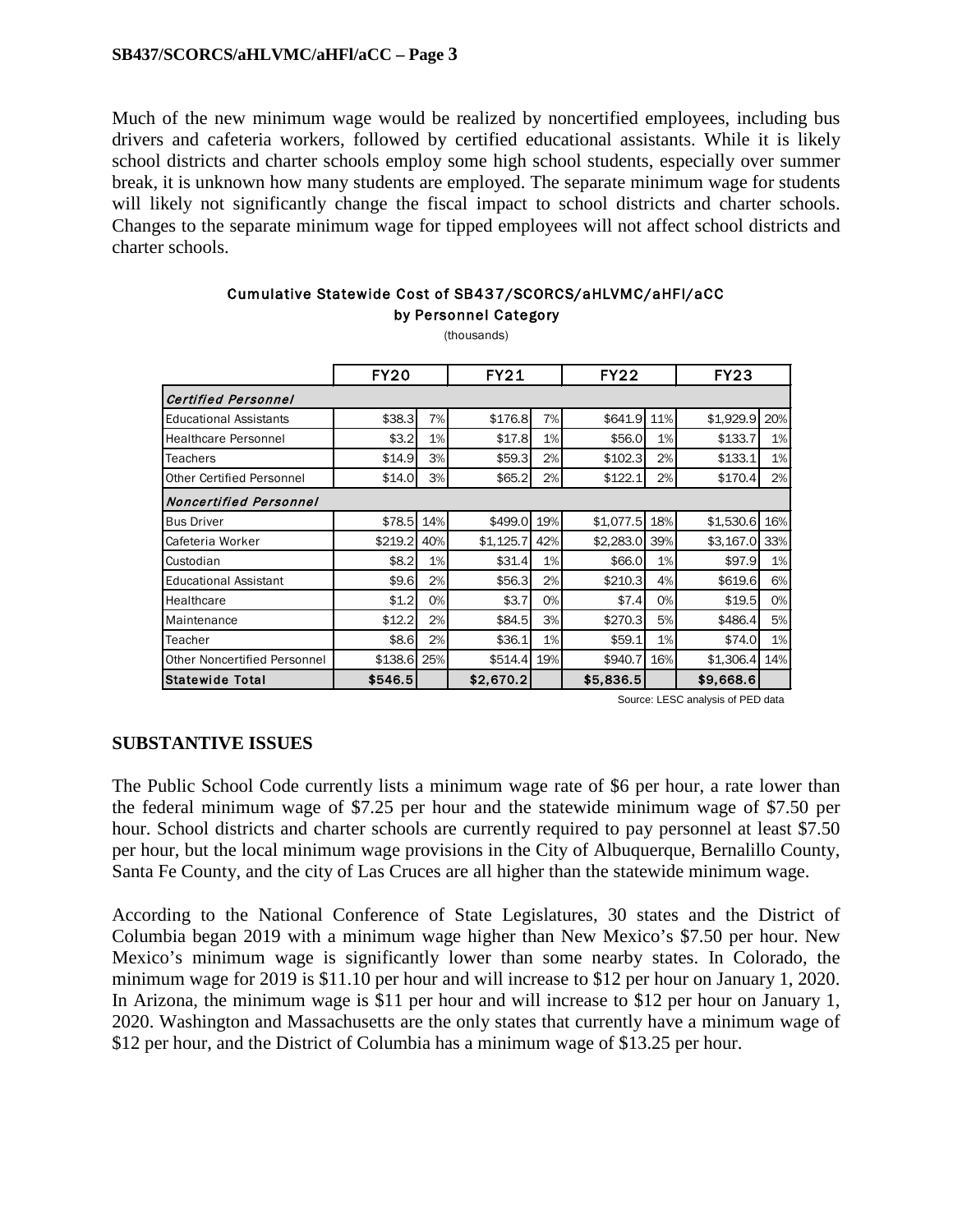## **SB437/SCORCS/aHLVMC/aHFl/aCC – Page 4**

# **ADMINISTRATIVE IMPLICATIONS**

School districts and charter schools will likely be required to obtain documentation of a high school student's enrollment status to pay any employed students a minimum wage of \$8.50 per hour.

# **OTHER SIGNIFICANT ISSUES**

In FY19, the Legislature appropriated \$12.2 million to increase salaries for other school personnel by an average of 2 percent. The Legislature also appropriated \$31.3 million to increase teacher compensation by an average of 2.5 percent. HB2/HAFCS/aSFC includes \$169.6 thousand to increase the minimum wage for school personnel to \$10 per hour, and an additional \$31.8 million to increase school personnel compensation by an average of 6 percent.

Data for this analysis was obtained from PED and used under the following assumptions:

- 1. Records that were entered with a FTE or salary equal to zero were excluded.
- 2. Records for athletic coaches were excluded.
- 3. The hourly wage of a salaried employee is equal to salary divided by the number of hours worked per year.
- 4. Per PED staff analysis, employees entered as business office administrators, maintenance employees, or data personnel were considered to have worked a full-year schedule, or 2080 hours per year. Other employees were considered to have worked on an abbreviated schedule, 7 hours per day for 183 days, or 1281 hours per year.
- 5. Holding all above assumptions, if an employee was calculated as making less than the minimum wage, it was assumed that employee was making exactly the minimum wage. This assumption affected 342 of the 42,173 employees (less than 1 percent) in the dataset.

# **RELATED BILLS**

HB31/aHFl/aSPAC, Phased-in Minimum Wage Increase, would increase the minimum wage to \$10 in FY20, \$11 in FY21, and \$12 in FY22, then increase the minimum wage by the percent increase in the consumer price index in subsequent years.

HB46, Increase Minimum Wage, would increase the minimum wage to \$15 per hour.

HB397, School Personnel Minimum Salaries, would increase the statutory minimum wage for school personnel from \$6 per hour to \$12 per hour.

Related to appropriations and language in HB2/HAFCS/aSFC to increase the minimum wage for school personnel and increase compensation for school personnel.

## **SOURCES OF INFORMATION**

• LESC Files

## **TB/mc/mhg**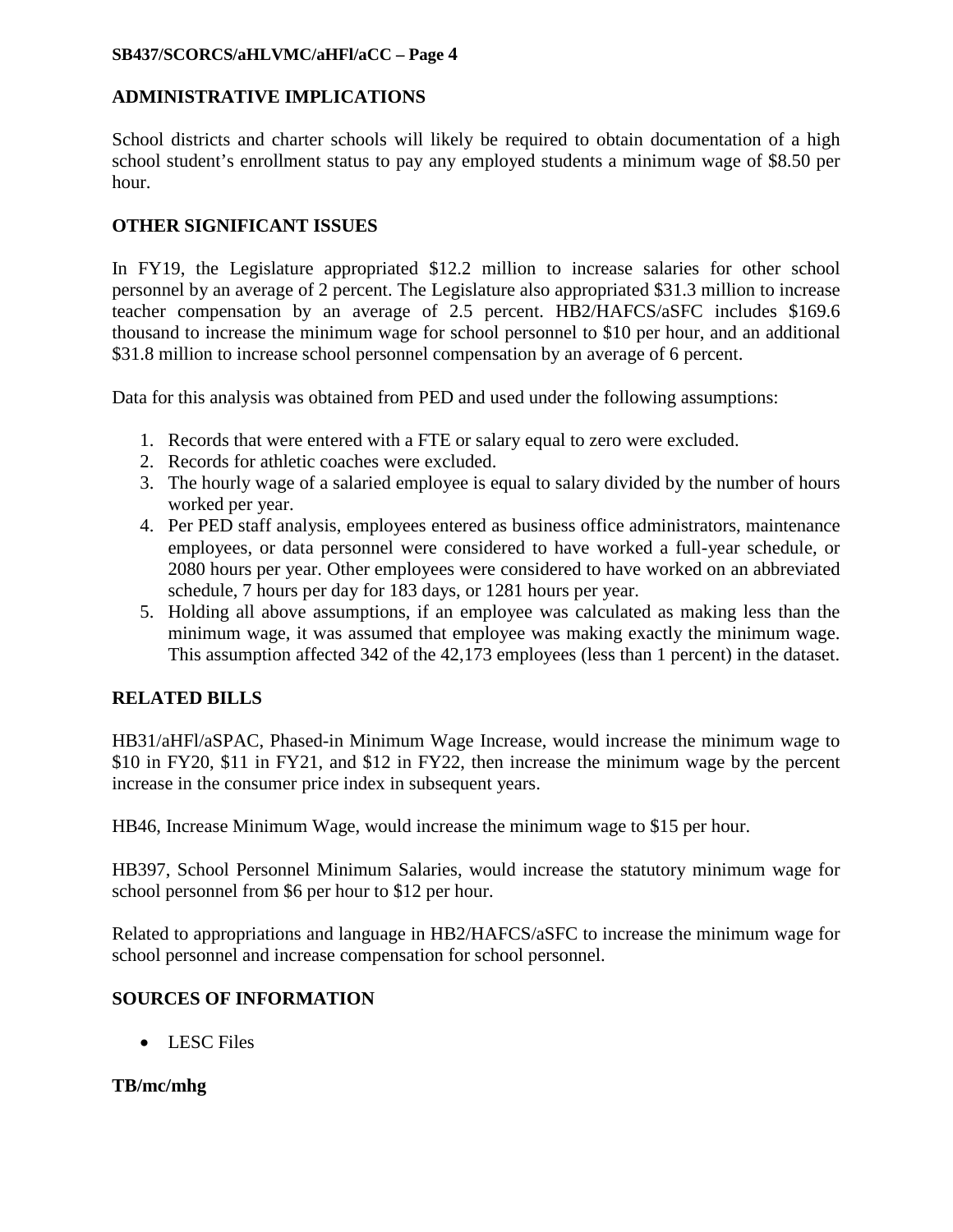## Statewide Impact of SB437/SCORCS/aHLVMC/aHFL/aCC to School Districts and Charter Schools

(thousands)

|                                   | New Minimum Wage:  |          | \$7.50/\$9.00            |               | \$9.00/\$10.50 \$10.50/\$11.50 |          |                                       |          | \$11.50/\$12.00                       |
|-----------------------------------|--------------------|----------|--------------------------|---------------|--------------------------------|----------|---------------------------------------|----------|---------------------------------------|
| School District or Charter School | FY19 Wages         |          | <b>FY20</b><br>Increase  |               | FY21<br>Cumulative<br>Increase |          | <b>FY22</b><br>Cumulative<br>Increase |          | <b>FY23</b><br>Cumulative<br>Increase |
| <b>Public School Districts</b>    |                    |          |                          |               |                                |          |                                       |          |                                       |
| 1 ALAMOGORDO                      | \$<br>29,306.8     | \$       | 21.9                     | \$            | 98.4                           | \$       | 195.5                                 | \$       | 311.4<br>1                            |
| 2 ALBUQUERQUE                     | \$<br>510,930.2    | \$       | 22.7                     | \$            | 103.6                          | \$       | 303.2                                 | \$       | 878.2 2                               |
| 3 ANIMAS                          | \$<br>2,145.9      | \$       |                          | \$            |                                | \$       | 1.9                                   | \$       | $3.2$ 3                               |
| 4 ARTESIA                         | \$<br>22,757.1     | \$       | 7.1                      | \$            | 34.8                           | \$       | 80.7                                  | \$       | 130.3                                 |
| 5 AZTEC                           | \$<br>15,320.8     | \$       | 20.6                     | \$            | 78.1                           | \$       | 149.5                                 | \$       | 237.7<br>15                           |
| 6 BELEN                           | \$<br>23,514.1     | \$       | 3.7                      | \$            | 20.6                           | \$       | 59.6                                  | \$       | 88.0<br>6                             |
| 7 BERNALILLO                      | \$<br>19,119.3     | \$       | 5.5                      | \$            | 30.3                           | \$       | 68.0                                  | \$       | 135.3                                 |
| 8 BLOOMFIELD                      | \$<br>16,169.9     | \$       | 23.4                     | \$            | 98.6                           | \$       | 211.1                                 | \$       | 313.0<br>8                            |
| 9 CAPITAN                         | \$<br>4,554.1      | \$       | 7.5                      | \$            | 27.0                           | \$       | 45.7                                  | \$       | 65.2<br>9                             |
| 10 CARLSBAD                       | \$<br>49,676.7     | \$       | 40.0                     | \$            | 130.9                          | \$       | 227.2                                 | \$       | 311.3 10                              |
| 11 CARRIZOZO                      | \$<br>2,494.0      | \$       |                          | \$            |                                | \$       |                                       | \$       | 0.9<br>11                             |
| 12 CENTRAL CONS.                  | \$<br>36,347.2     | \$       | 8.3                      | \$            | 39.8                           | \$       | 117.6                                 | \$       | 191.5 12                              |
| 13 CHAMA                          | \$<br>2,679.5      | \$       |                          | \$            |                                | \$       | 0.1                                   | \$       | $1.3$ 13                              |
| 14 CIMARRON                       | \$<br>5,082.7      | \$       |                          | \$            | 3.7                            | \$       | 7.9                                   | \$       | 15.8<br>14                            |
| 15 CLAYTON                        | \$<br>4,339.2      | \$       | 1.3                      | \$            | 6.3                            | \$       | 10.5                                  | \$       | 13.0<br>15                            |
| 16 CLOUDCROFT                     | \$<br>2,849.0      | \$       | 1.4                      | \$            | 8.7                            | \$       | 17.0                                  | \$       | 22.8<br>16                            |
| 17 CLOVIS                         | \$<br>40,723.0     | \$       | 7.5                      | \$            | 30.2                           | \$       | 74.1                                  | \$       | 157.2<br>17                           |
| 18 COBRE CONS.                    | \$<br>8,637.7      | \$       |                          | \$            | 9.6                            | \$       | 58.1                                  | \$       | 106.1<br>18                           |
| 19 CORONA                         | \$<br>1,582.7      | \$       | 2.5                      | \$            | 7.5                            | \$       | 13.4                                  | \$       | 19.8 19                               |
| 20 CUBA                           | \$<br>4,890.6      | \$       |                          | \$            | 0.0                            | \$       | 2.6                                   | \$       | 5.1<br>20                             |
| 21 DEMING                         | \$<br>32,552.0     | \$       | 11.5                     | \$            | 56.8                           | \$       | 130.7                                 | \$       | 252.0<br>21                           |
| 22 DES MOINES                     | \$<br>1,351.2      | \$       |                          | \$            |                                | \$       |                                       | \$       | $1.2$ 22                              |
| 23 DEXTER                         | \$<br>6,630.0      | \$       | 1.0                      | \$            | 7.1                            | \$       | 33.6                                  | \$       | 57.3 23                               |
| 24 DORA                           | \$<br>2,476.0      | \$       | 1.2                      | \$            | 4.2                            | \$       | 10.2                                  | \$       | 15.9 24                               |
| 25 DULCE                          | \$<br>5,442.7      | \$       |                          | \$            |                                | \$       | 3.1                                   | \$       | 6.7<br>25                             |
| 26 ELIDA                          | \$<br>1,544.2      | \$       | 1.2                      | \$            | 4.4                            | \$       | 8.8                                   | \$       | $12.8$ 26                             |
| 27 ESPANOLA                       | \$<br>20,526.3     | \$       | 6.0                      | \$            | 42.8                           | \$       | 111.8                                 | \$       | 188.4 27                              |
| 28 ESTANCIA                       | \$<br>4,201.0      | \$       | 1.2                      | \$            | 7.9                            | \$       | 15.0                                  | \$       | 26.7 28                               |
| 29 EUNICE                         | \$<br>4,667.7      | \$       |                          | \$            |                                | \$       | 3.2                                   | \$       | $10.3$ 29                             |
| 30 FARMINGTON                     | \$<br>56,069.0     | \$       | 17.5                     | \$            | 53.6                           | \$       | 115.8                                 | \$       | 270.8 30                              |
| 31 FLOYD                          | \$<br>3,066.2      | \$       | 1.2                      | \$            | 3.7                            | \$       | 6.5                                   | \$       | 12.0<br>31                            |
| 32 FT SUMNER                      | \$<br>3,576.6      | \$       |                          | \$            | 0.4                            | \$       | 8.1                                   | \$       | 14.6 32                               |
| 33 GADSDEN                        | \$<br>76,021.5     | \$       | 115.8                    | \$            | 465.3                          | \$       | 832.7                                 | \$       | 1,129.6 33                            |
| 34 GALLUP                         | \$<br>70,474.3     | \$       | 6.7                      | \$            | 37.7                           | \$       | 114.8                                 | \$       | 208.4 34                              |
| 35 GRADY                          | \$<br>2,150.8      | \$       | 3.7                      | \$            | 11.2                           | \$       | 20.1                                  | \$       | 27.1 35                               |
|                                   | \$<br>22,836.3     |          |                          |               | 61.7                           |          | 154.9                                 |          |                                       |
| 36 GRANTS<br>37 HAGERMAN          | \$<br>2,930.5      | \$<br>\$ | 7.7<br>$\blacksquare$    | \$<br>\$      | 4.1                            | \$<br>\$ | 12.7                                  | \$<br>\$ | 245.6 36<br>24.2 37                   |
| 38 HATCH                          | \$<br>6,784.1      | \$       |                          | \$            | 6.7                            |          | 24.4                                  |          | 42.4 38                               |
|                                   |                    |          |                          |               |                                | \$       |                                       | \$       |                                       |
| 39 HOBBS                          | \$<br>52,489.7     | \$       | 3.7                      | \$            | 25.0                           | \$       | 101.0                                 | \$       | 228.2 39                              |
| 40 HONDO                          | \$<br>1,324.5      | \$       | 3.7                      | $\frac{1}{2}$ | 11.2                           | \$       | 17.6                                  | \$       | 22.7 40                               |
| 41 HOUSE                          | \$<br>1,628.8      | \$       | 1.2                      | \$            | 3.7                            | \$       | 5.8                                   | \$       | 7.9 41                                |
| 42 JAL                            | \$<br>3,264.2      | \$       | 0.1                      | \$            | 7.6                            | \$       | 15.9                                  | \$       | 23.2 42                               |
| 43 JEMEZ MOUNTAIN                 | \$<br>2,827.6      | \$       | 0.2                      | \$            | 4.3                            | \$       | 9.8                                   | \$       | 13.6 43                               |
| 44 JEMEZ VALLEY                   | \$<br>3,630.2      | \$       | 6.2                      | \$            | 21.1                           | \$       | 33.7                                  | \$       | $42.4$ 44                             |
| 45 LAKE ARTHUR                    | \$<br>1,661.8      | \$       | ÷,                       | \$            |                                | \$       | $\overline{\phantom{a}}$              | \$       | $\mathcal{L}_{\mathcal{A}}$<br>45     |
| 46 LAS CRUCES                     | \$<br>130,258.3    | \$       | 10.8                     | \$            | 236.2                          | \$       | 547.4                                 | \$       | 781.5 46                              |
| 47 LAS VEGAS CITY                 | \$<br>10,424.4     | \$       | 4.6                      | \$            | 16.8                           | \$       | 39.3                                  | \$       | 66.0 47                               |
| 48 LOGAN                          | \$<br>3,596.9      | \$       | $\overline{\phantom{a}}$ | \$            | 1.8                            | \$       | 6.6                                   | \$       | 12.4 48                               |
| 49 LORDSBURG                      | \$<br>$4,170.7$ \$ |          | $\blacksquare$           | \$            | 2.2                            | \$       | 6.1                                   | \$       | 13.8 49                               |
| 50 LOS ALAMOS                     | \$<br>23,085.9 \$  |          | 1.2                      | $\frac{1}{2}$ | $10.8$ \$                      |          | $30.0$ \$                             |          | 61.3 50                               |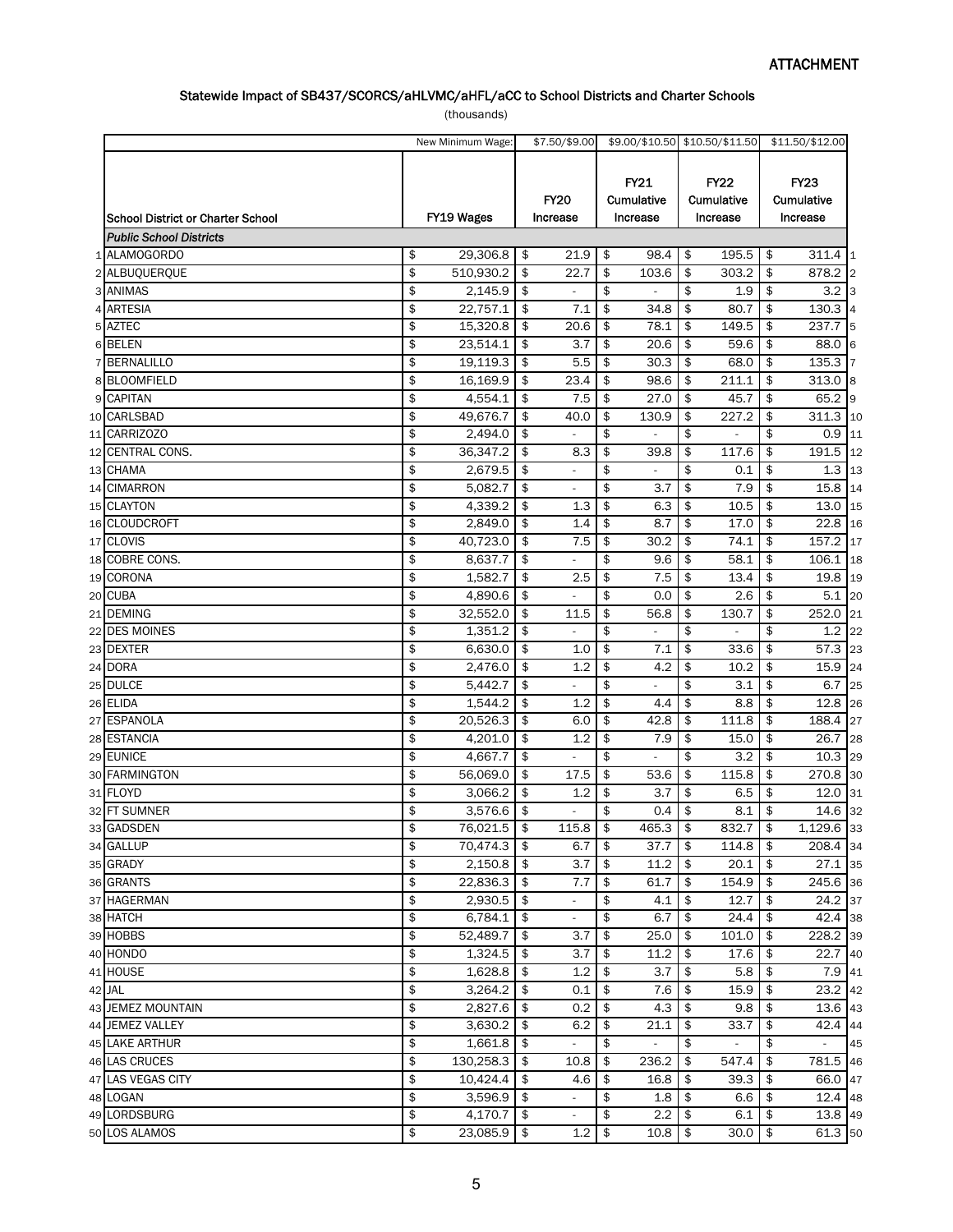# ATTACHMENT

|                                            | New Minimum Wage: |            |               | \$7.50/\$9.00            |            |                          | \$9.00/\$10.50 \$10.50/\$11.50 |                                 | \$11.50/\$12.00 |                       |     |
|--------------------------------------------|-------------------|------------|---------------|--------------------------|------------|--------------------------|--------------------------------|---------------------------------|-----------------|-----------------------|-----|
|                                            |                   |            |               |                          |            |                          |                                |                                 |                 |                       |     |
|                                            |                   |            |               |                          |            | FY21                     |                                | <b>FY22</b>                     |                 |                       |     |
|                                            |                   |            |               | <b>FY20</b>              | Cumulative |                          |                                | Cumulative                      | Cumulative      |                       |     |
| <b>School District or Charter School</b>   |                   | FY19 Wages |               | Increase                 |            | Increase                 |                                | Increase                        |                 | Increase              |     |
| 51 LOS LUNAS                               | \$                | 43,374.1   | \$            | 35.9                     | \$         | 184.5                    | \$                             | 390.1                           | \$              | 577.2                 | 51  |
| 52 LOVING                                  | \$                | 4,425.3    | \$            | 1.2                      | \$         | 3.7                      | \$                             | 6.6                             | \$              | 12.7                  | 52  |
| 53 LOVINGTON                               | \$                | 19,920.2   | \$            |                          | \$         | ä,                       | \$                             | $1.\overline{7}$                | \$              | 25.3                  | 53  |
| 54 MAGDALENA                               | \$                | 3,998.4    | \$            | 1.2                      | \$         | 4.4                      | \$                             | 11.1                            | \$              | 20.4                  | 54  |
| 55 MAXWELL                                 | \$                | 1.939.5    | \$            | 1.2                      | \$         | 3.7                      | \$                             | 7.6                             | \$              | 13.1                  | 55  |
| 56 MELROSE                                 | \$                | 2,988.0    | \$            | 3.7                      | \$         | 11.8                     | \$                             | 22.3                            | \$              | 31.0                  | 56  |
| 57 MESA VISTA                              | \$                | 2,211.3    | \$            | 0.6                      | \$         | 3.1                      | \$                             | 9.6                             | \$              | 14.5                  | 57  |
| 58 MORA                                    | \$                | 1,946.9    | \$            | ä,                       | \$         | ÷,                       | \$                             |                                 | \$              |                       | 58  |
| 59 MORIARTY-EDGEWOOD                       | \$                | 16,536.5   | \$            | 26.7                     | \$         | 102.3                    | \$                             | 198.1                           | \$              | 304.1                 | 59  |
| 60 MOSQUERO                                | \$                | 679.6      | \$            | 1.2                      | \$         | 3.7                      | \$                             | 7.3                             | \$              | 9.8                   | 60  |
| 61 MOUNTAINAIR                             | \$                | 1,901.3    | \$            |                          | \$         | 2.2                      | \$                             | 5.5                             | \$              | 7.8                   | 61  |
| 62 PECOS                                   | \$                | 4,033.8    | \$            | 0.3                      | \$         | 2.8                      | \$                             | 5.7                             | \$              | 14.0                  | 62  |
| 63 PENASCO                                 | \$                | 5,618.8    | \$            | 6.1                      | \$         | 30.5                     | \$                             | 60.3                            | \$              | 83.1                  | 63  |
| 64 POJOAQUE                                | \$                | 11,158.4   | \$            | 1.2                      | \$         | 5.4                      | \$                             | 21.0                            | \$              | 34.7                  | 64  |
| 65 PORTALES                                | \$                | 15,478.1   | \$            |                          | \$         | 3.0                      | \$                             | 40.0                            | \$              | 88.2                  | 65  |
| 66 QUEMADO                                 | \$                | 2,014.0    | \$            | ÷,                       | \$         | L,                       | \$                             | 9.4                             | \$              | 20.9                  | 66  |
| 67 QUESTA                                  | \$                | 5,293.2    | \$            | $\blacksquare$           | \$         | 2.3                      | \$                             | 16.0                            | \$              | 31.5                  | 67  |
| 68 RATON                                   | \$                | 5,234.0    | \$            | 8.1                      | \$         | 28.1                     | \$                             | 48.8                            | \$              | 81.3                  | 68  |
| 69 RESERVE                                 | \$                | 1,987.9    | \$            |                          | \$         |                          | \$                             |                                 | \$              | 1.3                   | 69  |
| 70 RIO RANCHO                              | \$                | 81,499.2   | \$            | 12.7                     | \$         | 178.5                    | \$                             | 366.8                           | \$              | 526.0                 | 70  |
| 71 ROSWELL                                 | \$                | 49,308.3   | \$            |                          | \$         |                          | \$                             |                                 | \$              | 32.1                  | 71  |
| 72 ROY                                     | \$                | 872.7      | \$            | $\blacksquare$           | \$         | ä,                       | \$                             | $\overline{\phantom{a}}$        | \$              | $\bar{\phantom{a}}$   | 72  |
| 73 RUIDOSO                                 | \$                | 9,981.5    | \$            | 3.1                      | \$         | 10.6                     | \$                             | 25.1                            | \$              | 55.2                  | 73  |
| 74 SAN JON                                 | \$                | 2,072.1    | \$            |                          | \$         |                          | \$                             | 5.3                             | \$              | 13.6                  | 74  |
| 75 SANTA FE                                | \$                | 76,947.6   | \$            |                          | \$         | 2.0                      | \$                             | 13.1                            | \$              | 99.6                  | 75  |
| 76 SANTA ROSA                              | \$                | 6,093.3    | \$            | 0.6                      | \$         | 3.1                      | \$                             | 6.4                             | \$              | 26.5                  | 76  |
| 77 SILVER CITY                             | \$                | 17,242.9   | \$            | 10.3                     | \$         | 40.5                     | \$                             | 76.0                            | \$              | 105.7                 | 77  |
| 78 SOCORRO                                 | \$                | 9,884.5    | \$            | 3.0                      | \$         | 18.9                     | \$                             | 42.0                            | \$              | 79.1                  | 78  |
| 79 SPRINGER                                | \$                | 2,352.9    | \$            | 2.1                      | \$         | 7.3                      | \$                             | 15.6                            | \$              | 22.7                  | 79  |
| 80 TAOS                                    | \$                | 15,971.2   | \$            | 7.5                      | \$         | 29.8                     | \$                             | 62.2                            | \$              | 85.9                  | 80  |
| 81 TATUM                                   | \$                | 5,017.9    | \$            | 1.2                      | \$         | 7.1                      | \$                             | 15.4                            | \$              | 23.4                  | 81  |
| 82 TEXICO                                  | \$                | 4,885.3    | \$            |                          | \$         | 1.9                      | \$                             | 8.1                             | \$              | 12.2                  | 82  |
| 83 TRUTH OR CONS.                          | \$                | 8,553.2    | \$            | $\overline{\phantom{a}}$ | \$         | 3.0                      | \$                             | 8.8                             | \$              | 15.2                  | 83  |
| 84 TUCUMCARI                               | \$                | 6,064.2    | \$            | 2.0                      | \$         | 8.6                      | \$                             | 17.0                            | \$              | $\overline{24.1}$ 84  |     |
| 85 TULAROSA                                | \$                | 6,808.1    | $\frac{4}{3}$ | 1.2                      | \$         | 3.7                      | \$                             | 8.3                             | \$              | 16.7 85               |     |
| 86 VAUGHN                                  | \$                | 1,322.6    | \$            | 1.2                      | \$         | 4.9                      | \$                             | 10.6                            | \$              | 14.1 86               |     |
| 87 WAGON MOUND                             | \$                | 1,905.7    | \$            | 2.5                      | \$         | 11.0                     | \$                             | 27.1                            | \$              | 37.1 87               |     |
| 88 WEST LAS VEGAS                          | \$                | 9,442.0    | \$            | 11.2                     | \$         | 36.3                     | \$                             | 66.7                            | \$              | 92.1 88               |     |
| 89 ZUNI                                    | \$                | 10,182.8   | \$            | 1.2                      | \$         | 6.0                      | \$                             | 10.8                            | \$              | 15.7 89               |     |
| <b>State-Chartered Charter Schools</b>     |                   |            |               |                          |            |                          |                                |                                 |                 |                       |     |
| 90 ABQ SCHOOL OF EXCELLENCE                | \$                | 1,563.7    | \$            | $\blacksquare$           | \$         | $\bar{\phantom{a}}$      | \$                             | 0.1                             | \$              | $1.4 \, 90$           |     |
| 91 ABQ SIGN LANGUAGE ACADEMY               | \$                | 2,107.1    | \$            | $\overline{\phantom{a}}$ | \$         | 2.4                      | \$                             | 4.5                             | \$              | 5.7 91                |     |
| 92 ACADEMY OF TRADES AND TECH              | \$                | 866.5      | \$            | $\overline{\phantom{a}}$ | \$         | $\overline{\phantom{a}}$ | \$                             | ÷,                              | \$              | $0.1$ 92              |     |
| 93 ACE LEADERSHIP HIGH SCHOOL              | \$                | 1,812.7    | \$            | $\overline{\phantom{a}}$ | \$         | $\blacksquare$           | \$                             | $\overline{\phantom{a}}$        | \$              | $\blacksquare$        | 93  |
| 94 ALBUQUERQUE INSTITUTE OF MATH & SCIENCE | \$                | 1,627.5    | \$            | $\overline{\phantom{a}}$ | \$         |                          | \$                             |                                 | \$              |                       | 94  |
| 95 ALDO LEOPOLD CHARTER                    | \$                | 1,546.0    | \$            | 1.2                      | \$         | $\blacksquare$<br>3.7    | \$                             | $\overline{\phantom{a}}$<br>5.8 | \$              | $\blacksquare$<br>7.1 | 95  |
| 96 ALMA D'ARTE CHARTER                     | \$                | 1,106.7    | \$            | $\blacksquare$           | \$         | ÷,                       | \$                             | $\overline{a}$                  | \$              | 0.1                   |     |
| 97 AMY BIEHL CHARTER HIGH SCHOOL           |                   |            |               |                          |            |                          |                                |                                 |                 |                       | 96  |
|                                            | \$<br>\$          | 2,711.7    | \$            | $\overline{a}$           | \$<br>\$   | $\overline{\phantom{a}}$ | \$<br>\$                       | $\overline{a}$                  | \$<br>\$        | $\blacksquare$        | 97  |
| 98 ANTHONY CHARTER SCHOOL                  |                   | 555.9      | \$            | $\overline{\phantom{a}}$ |            | 1.0                      |                                | 3.1                             |                 | 4.4                   | 98  |
| 99 CARINOS DE LOS NINOS                    | \$                | 901.5      | \$            | $\blacksquare$           | \$         |                          | \$                             |                                 | \$              |                       | 99  |
| 100 CESAR CHAVEZ COMMUNITY SCHOOL          | \$                | 1,362.2    | \$            | 1.2                      | \$         | 3.7                      | \$                             | 7.9                             | \$              | 11.6 100              |     |
| 101 CORAL COMMUNITY CHARTER                | \$                | 1,420.1    | \$            | $\blacksquare$           | \$         | $\blacksquare$           | \$                             | $\overline{\phantom{a}}$        | \$              | $\blacksquare$        | 101 |
| 102 COTTONWOOD CLASSICAL PREP              | \$                | 3,363.1    | \$            | $\blacksquare$           | \$         | $\overline{\phantom{a}}$ | \$                             | $\blacksquare$                  | \$              | $\omega$              | 102 |
| 103 DEAP                                   | \$                | 299.6      | $\frac{1}{2}$ | $\blacksquare$           | \$         | $0.4$ \$                 |                                | $2.5$ \$                        |                 | 3.7 103               |     |